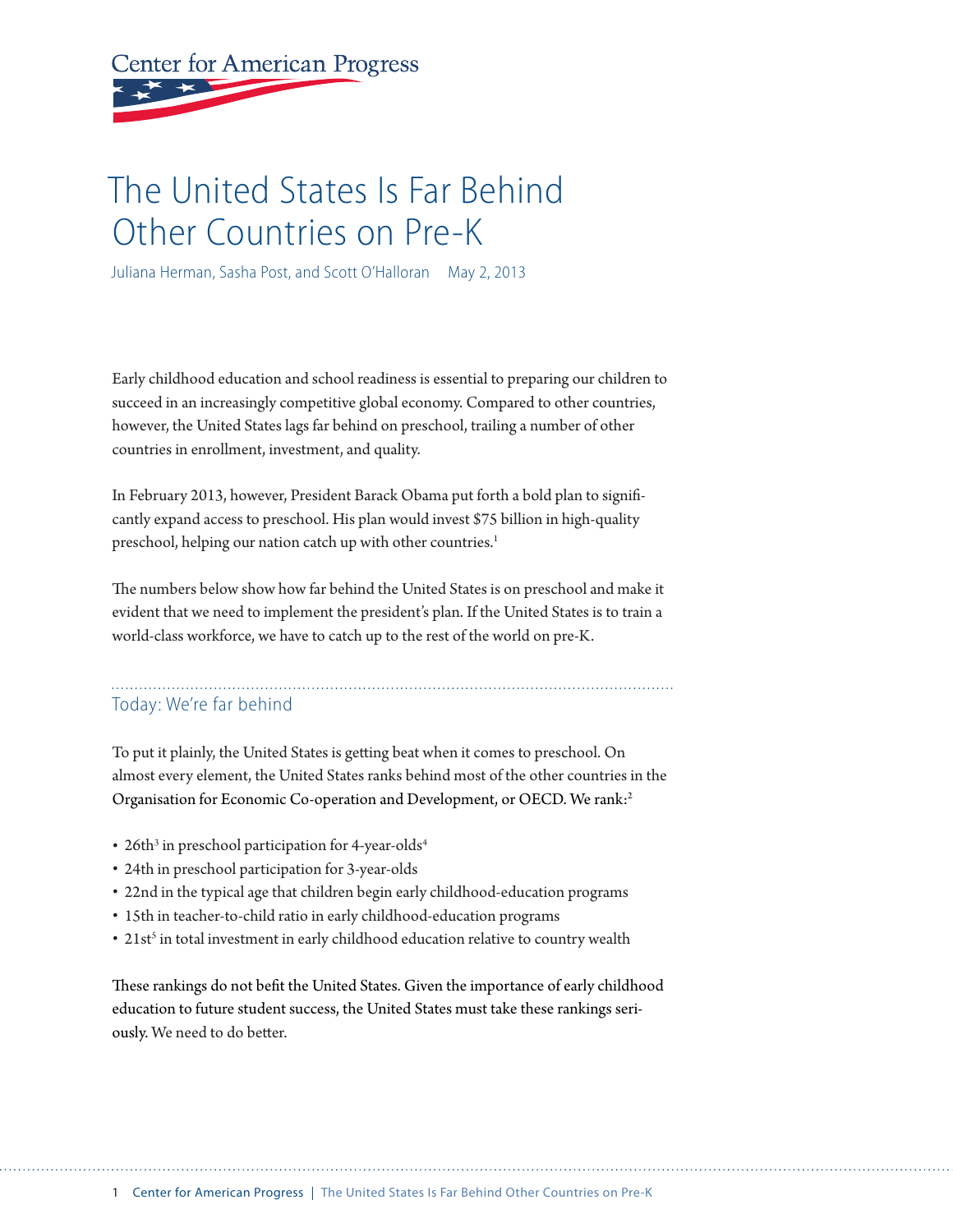#### Preschool participation

The United States has a large preschool access gap. Only 69 percent of 4-year-old American children are enrolled in early childhood education. We rank 26th in access to preschool for 4-year-olds and 24th on access for 3-year-olds.

Moreover, top-performing countries are outpacing the United States in preschool participation for 4-year-olds. Japan, which outperformed the United States by more than 40 points on the most recent international test of fourth-grade math,<sup>6</sup> enrolls nearly all of its 4-year-olds in preschool. Our close ally the United Kingdom also enrolls at least 97 percent of its 4-year-olds in preschool.

Even some countries that don't top the global rankings on international achievement tests are outperforming the United States in preschool enrollment. Mexico, our neighbor to the south, may need to improve preschool quality, for example, but it has committed to enrolling nearly 100 percent of its 4-year-olds in preschool. What's more, Mexico is accomplishing this despite being significantly poorer than the United States: Its percapita gross domestic product, or GDP, is less than a third of ours.7

The story is similar for 3-year-olds. Seven countries including France, Norway, and Italy ensure that at least 90 percent of all 3-year-olds have access to preschool. In the United States that number is barely 50 percent.

#### The age children start preschool

Even when children do attend preschool in the United States, they usually don't start until age 4.8 Most children in OECD countries, however, begin early childhood education much earlier. Denmark typically enrolls children from age 1, and Belgium at about age 2 and a half. In fact, children in most OECD countries—including those in Estonia, Japan, and Poland—begin preschool by at least age 3.

#### Teacher-to-child ratios

The ratio of teachers to children is a key element of preschool quality. Academic powerhouse Finland has a teacher-to-child ratio of 1 to 11 in their early education programs, besting the United States' average of 1 to 15 and demonstrating its strong commitment to providing high-quality preschool. Sweden and Estonia both have a ratio of 1 to 6, the best among all countries.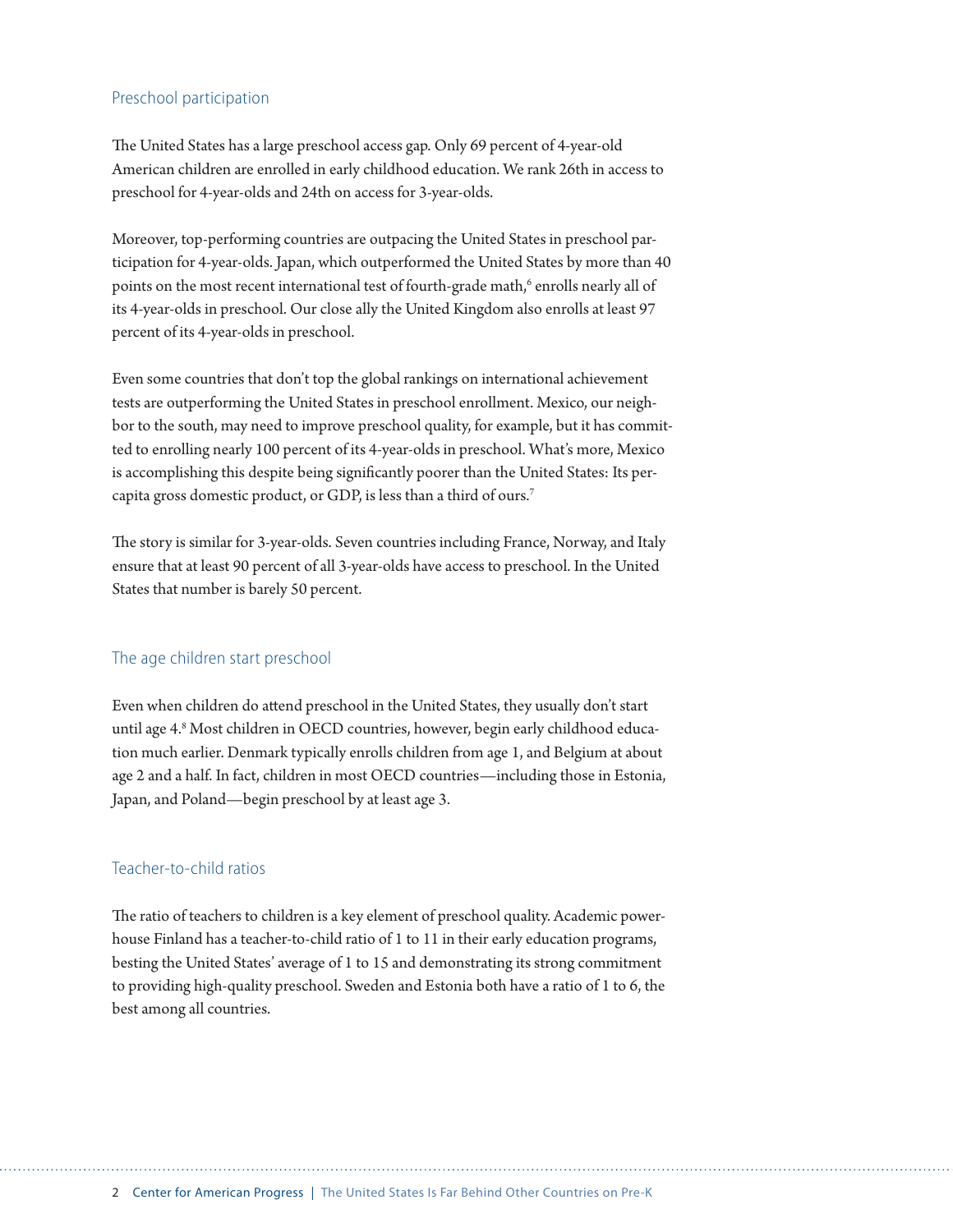#### Investment

The United States underinvests in preschool compared to most countries. Public and private spending on preschool in the United States amounts to only 0.4 percent of our GDP, while Denmark, Spain, and Israel each spend at least 0.9 percent. Increasing spending on preschool to even 0.6 percent of our GDP, which would put us on par with countries such as Germany and Poland, would result in an additional \$30 billion per year in early childhood education. This would be more than enough to enroll all 3- and 4-year-olds in high-quality preschool.9

In terms of per-student expenditures, Luxembourg leads the pack, spending more than \$16,000 per child. Italy and Sweden, which both have programs that are almost entirely publicly funded, spend more than \$6,500 per child. According to the OECD, the average per-pupil expenditure in the United States is about \$8,400; this includes, however, both privately and publicly funded programs.<sup>10</sup> Expenditures for federally funded Head Start programs, which provide more than just preschool services, are approximately the same amount per pupil—\$8,369 in 2009<sup>11</sup>—although Head Start reaches a very small share of U.S. children.<sup>12</sup> The majority of children in publicly funded programs are in state-funded preschool programs, where expenditures average only \$4,143 per pupil.<sup>13</sup>

#### Why do these numbers matter?

Studies show that high-quality early childhood education can significantly improve a child's preliteracy, prewriting, and premath skills. Children in Tennessee's state-funded pre-K program, for example, saw a 75 percent improvement in letter-word identification, a 152 percent improvement in oral comprehension, a 176 percent improvement in picture vocabulary, and a 63 percent improvement in quantitative concepts, compared to children not in pre-K.14

These vital skills have been linked to third-grade reading achievement<sup>15</sup>—a predictor of high school graduation—and to success in math in secondary school and later in life.16 School readiness and the skills gained from high-quality early childhood education are essential to educating a strong workforce that is able to successfully compete in the global economy. And yet the United States is behind in every category of preschool.

Although Russia is not an OECD member, the United States should take notice of its preschool commitment, especially since Russia has leapfrogged the United States on fourth-grade reading over the past decade. After trailing the United States by 14 points on the 2001 Progress in International Reading Literacy Study, or PIRLS, for fourth-grade reading, Russia surpassed the United States by more than 10 points in 2011.<sup>17</sup>

Russia enrolls 75 percent of its 4-year-olds in preschool, spending about 0.9 percent of its GDP on early childhood education altogether. This would tie Russia for third among OECD countries if it were a member.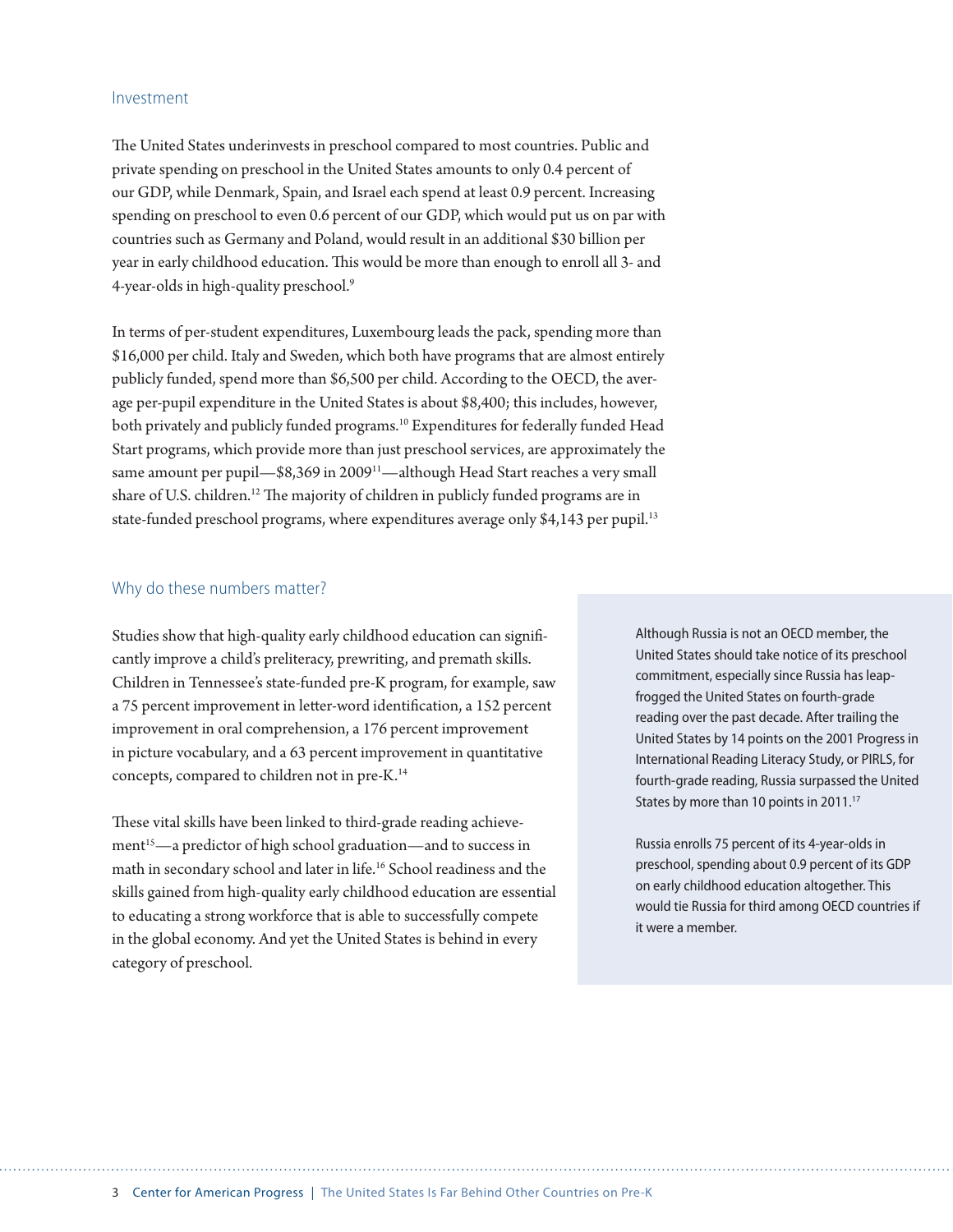# Future: Without investment, we'll fall further behind

Things may only get worse for the United States. Rising superpowers India and China are making serious and significant commitments to expand access to early childhood education over the next few decades. In a report released last year, "The Competition that Really Matters,"18 CAP outlined China's and India's commitments:

*By 2020, China will increase preschool enrollment by 50 percent, providing access to 40 million children. This access will include 3 years of preschool for 70 percent of all children in China and at least two years to 80 percent of 3 and 4 year olds.*

*By 2018, India will raise the percent of children who are ready for school from 26 to 60, for a total of about 19 million children school ready. The preschool system already reaches 38 million children under six.*

Commitments such as China's and India's are neither unrealistic nor exceptional. More than a decade ago, the British government pledged to provide universal preschool to every child between the ages of 3 and 5, and it has achieved that goal.<sup>19</sup> Mexico similarly committed to expanding its early childhood-education enrollment, increasing its participation by almost 30 percent over the past eight years.

The United States is in a race to educate a globally competitive workforce—one that is needed to keep our economy strong and booming. As we wrote in the aforementioned report, "intellectual and innovative superiority" will rule the day. We can continue to lead on that front by making a significant investment in education, or we can instead allow ourselves to fall further behind.

## **Sweden**

The Scandinavian countries receive a lot attention for their early childhoodeducation programs, and with good reason: They top the OECD rankings in almost every category. In Sweden, for example, children are able to attend publicly funded preschool beginning at age 1, and nearly 80 percent of children ages 1 through 5 spend at least part of their day in preschool.<sup>20</sup>

This did not happen by accident. In the early 1970s only 70,000 Swedish children were enrolled in preschool and child care. But that number grew to 750,000 by 2007 because Sweden committed to making preschool a national priority.<sup>21</sup>

Sweden has also made a strong commitment to ensuring that its early childhood education is high quality. Class sizes average about 17 students,<sup>22</sup> 50 percent of preschool staff are teachers who have college degrees, and the other half have earned three-year training certificates.<sup>23</sup> And a standard curriculum in preschool classrooms ensures cohesion in learning and teaching pedagogy.<sup>24</sup> This curriculum covers "children's development in language and mathematics, and in natural sciences and technology."<sup>25</sup>

Moreover, Sweden has adopted a maximum parental fee level. As a result, parents cover only 9 percent of preschool costs, which amounts to just 2 percent of the average income.<sup>26</sup> And children ages 3 and older have a right to attend at least 525 hours of preschool per year at no cost.<sup>27</sup>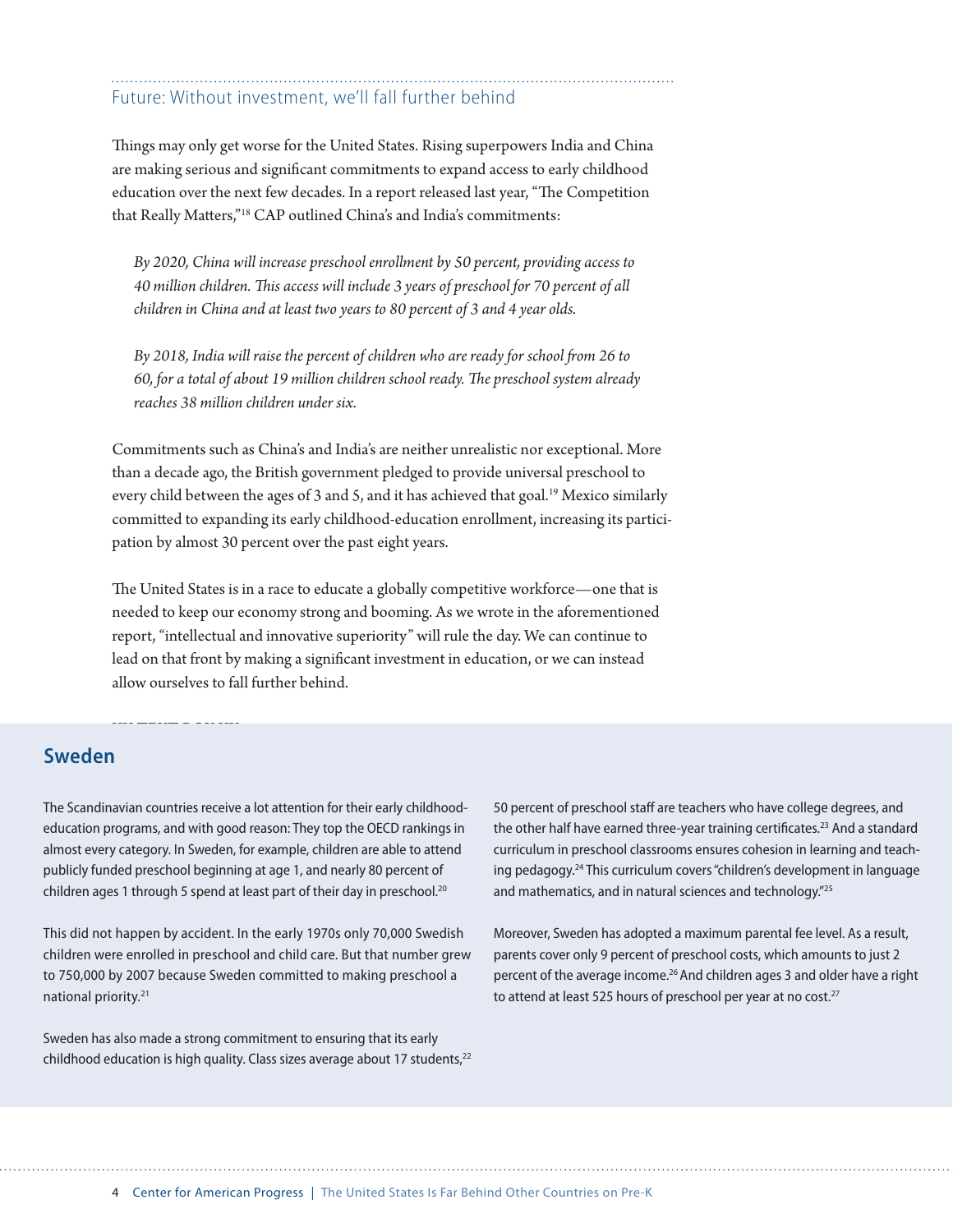### Conclusion

High-quality preschool is critically important for building a globally competitive workforce. Yet our numbers are not impressive. We lag behind other countries in access, quality, and investment. We are getting beat by top-performing countries whose commitment to preschool helps propel them forward, as well as by countries we usually do not expect to see ahead of us in rankings. Meanwhile, China and India are racing ahead to improve their student achievement and are making the necessary commitments to do so.

The United States has a lot to do to catch up to the rest of the world on early childhood education. Increased investments in high-quality preschool education for all children, regardless of income, will put us more in line with the rest of the world, help keep us on track with China and India, and ensure school readiness for our most at-risk children.

*Juliana Herman is a Policy Analyst with the Education Policy team at the Center for American Progress. Sasha Post is Special Advisor to CAP President and CEO Neera Tanden. Scott O'Halloran was an intern with the Education team at the Center.*